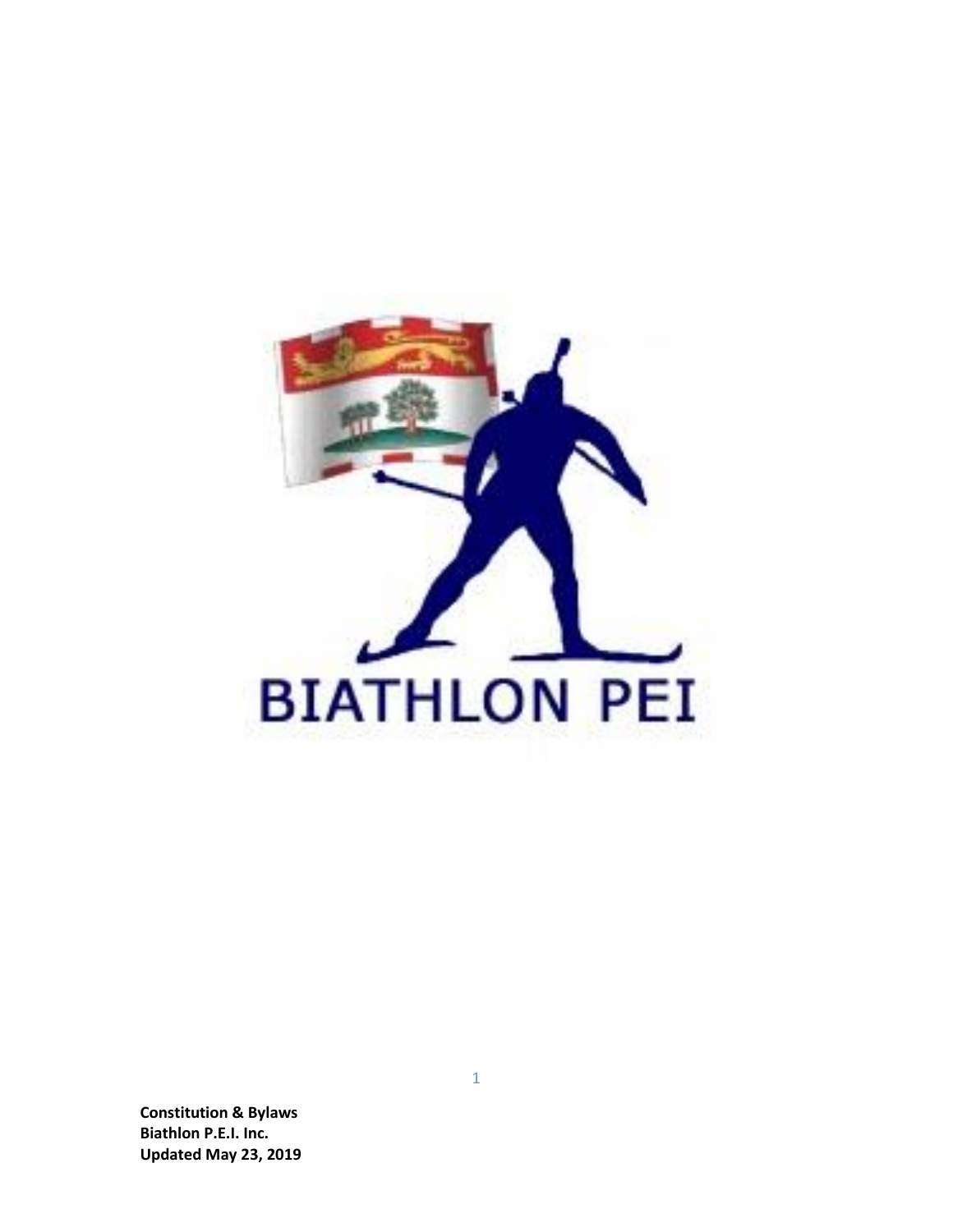# **Constitution**

# **Article 1 Name**

1.1 The name of the organization shall be Biathlon P.E.I. Inc. (Hereinafter referred to as Biathlon P.E.I. or the organization)

# **Article 2 Objectives**

2.1 Biathlon PEI shall be a non-profit organization with the purpose of promoting, cocoordinating, regulating and encouraging all aspects of Biathlon in Prince Edward Island.

2.2 The obligations, duties and responsibilities of Biathlon PEI shall include the following:

2.2.1 To promote, develop and maintain all aspects of the sport of Biathlon in Prince Edward Island.

2.2.2 To develop and administer policies and programs for Biathlon.

2.2.3 To provide education and training programs for athletes, coaches and officials.

2.2.4 To raise funds for the development of the volunteer minor sports system in Prince Edward Island.

2.2.5 To establish standards for safety for athletes participating in Biathlon.

2.2.6 To promote and coordinate competitive and non-competitive development of Biathlon in Prince Edward Island, including the operation of a provincial team and a provincial competitive program.

2.2.7 To sanction Biathlon events in Prince Edward Island.

2.2.8 To exercise jurisdiction over all matters related to participation of Prince Edward Island teams in national or other competitions outside the province.

2.2.9 To encourage the organization of local Biathlon clubs throughout the province and provide assistance, guidance and information to such clubs.

2.2.10 To promote and encourage physical fitness and public participation in athletic activities as in general, and Biathlon in particular.

2.2.11 To have all the powers set out in the Companies Act of Prince Edward Island, R.S.P.E.I. 1988, C-14 and amendments thereto.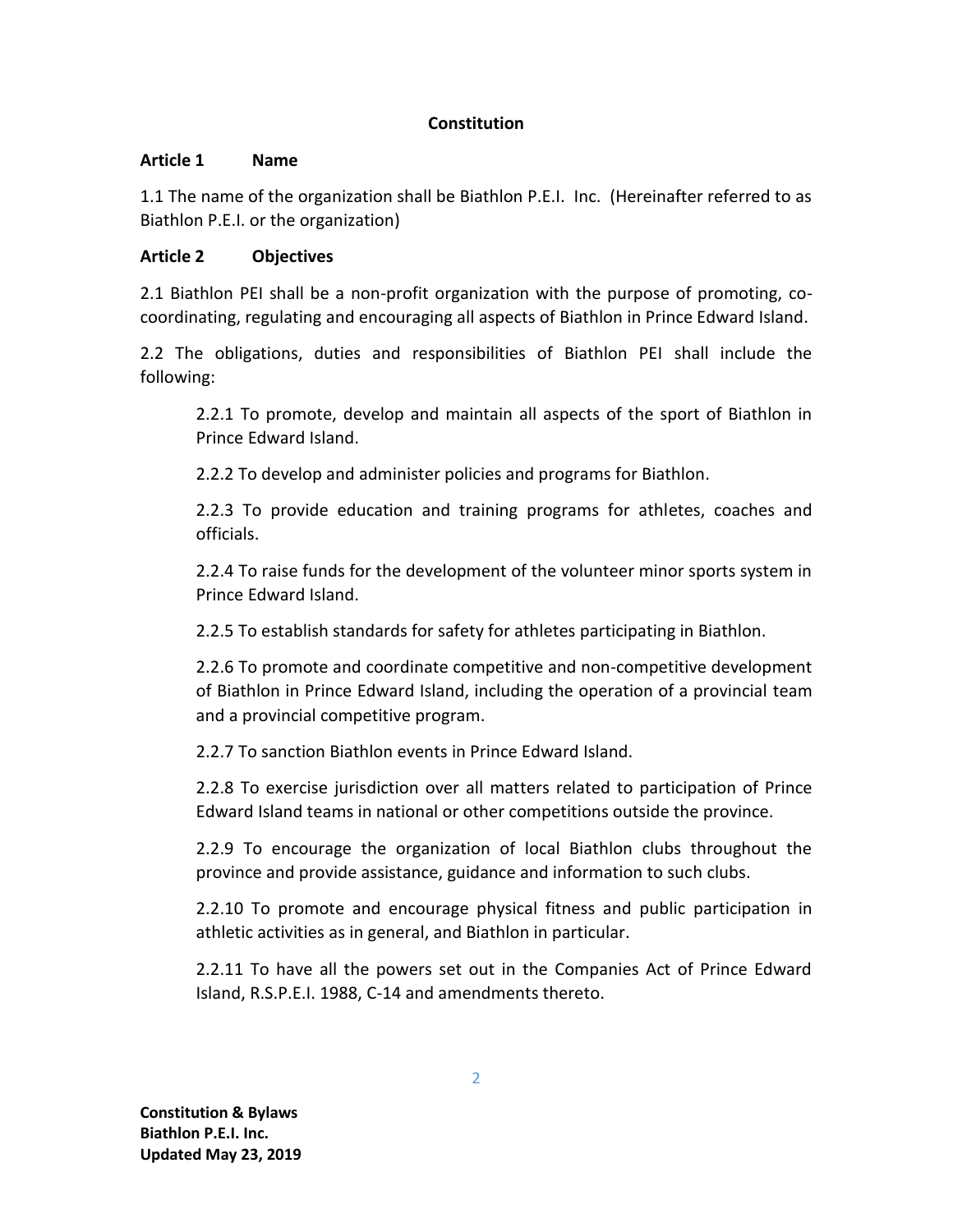### **Article 3 Amendments**

3.1 Amendments, additions or alterations to the constitution must occur at the Annual General Meeting or a Special General Meeting called for that purpose. Members must receive at least ten (10) days notice of the proposed change(s) and at least two-thirds (2/3) of the members who are eligible to vote at the meeting must approve the change.

## **Article 4 Dissolution**

4.1 In the event of winding up or any other dissolution of the Association all its remaining assets after payment of its liabilities shall be distributed to any remaining clubs still in operation, or to one or more recognized non-profit organizations in PEI, if no biathlon clubs are left in operation.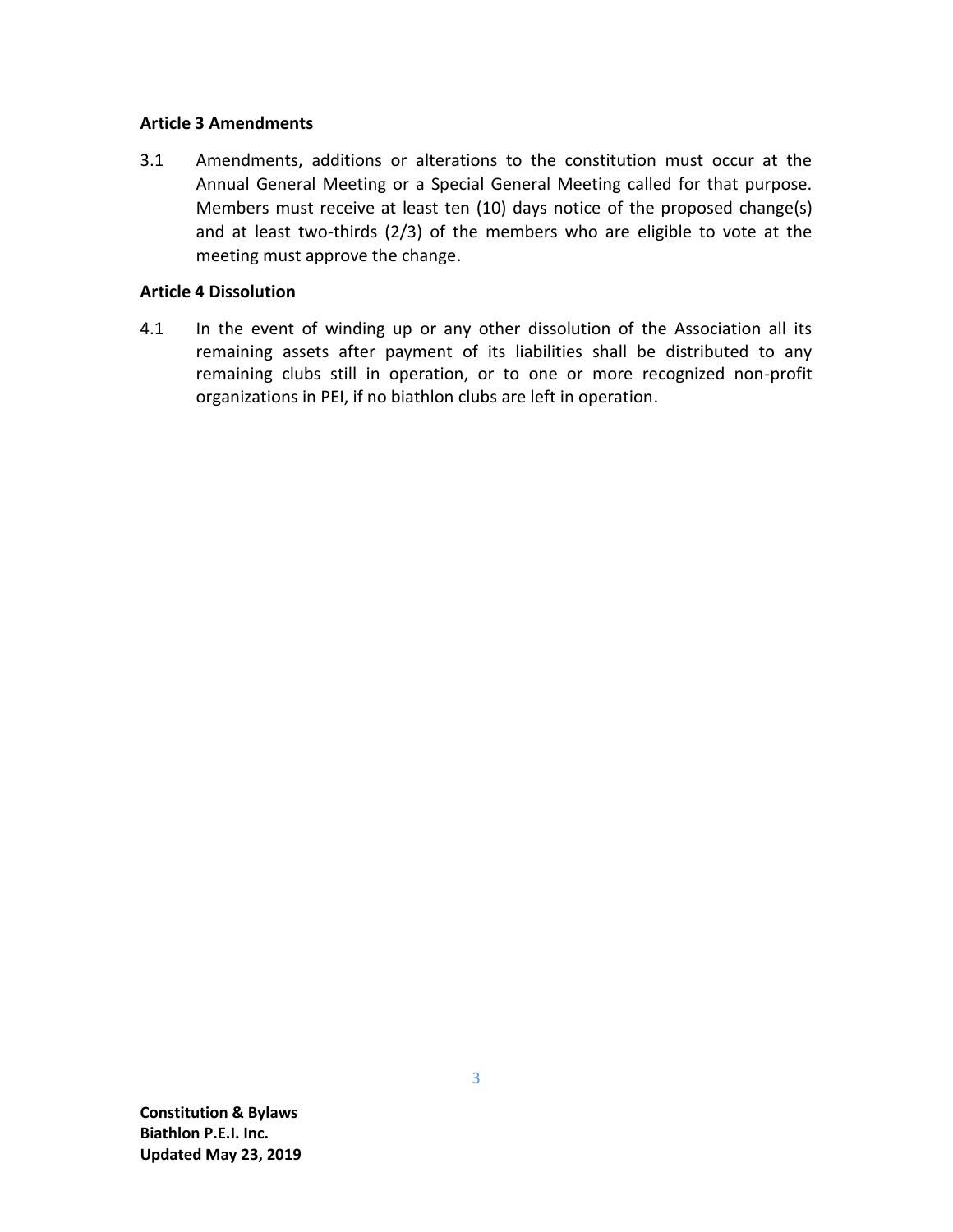### **Bylaws**

### **Article 1 Membership**

- 1.1 The subscribers to the Memorandum of Agreement hereto shall be members of Biathlon PEI. All further members shall be approved by the Board of Directors.
- 1.2 Each application for membership in Biathlon PEI must be accompanied by the annual fee as determined at the Annual General Meeting.
- 1.3 The following shall be admitted to membership in Biathlon PEI; any group or individual who upholds the objectives of the Organization and contributes to the support of the Organization an amount to be determined annually at the General Meeting.
- 1.4 Classes of membership shall be in accordance with Biathlon Canada scheme.
- 1.5 Only members in good standing of Biathlon PEI aged 16 and over (membership fees paid) shall be entitled to vote at any meeting of the Organization and to hold office, but there shall be no proxy voting.
- 1.6 Members of Biathlon PEI must be members of Biathlon Canada.
- 1.7 Members may withdraw from Biathlon PEI by giving notice in writing to the Board of Directors, but no refund of fees will be made to a member upon the cessation of his/her membership.
- 1.8 The members may terminate the membership of any member of Biathlon PEI if:
	- 1.8.1 such member, in the opinion of the majority of the membership which shall be conclusive, ceases to be eligible or;
	- 1.8.2 such member has failed to pay any dues or expenses levied against that member;
	- 1.8.3 such member had done anything considered to be in the opinion of a majority of the membership, detrimental to the purpose of in contravention of the by-laws of the Organization.
	- 1.9 The fiscal year of Biathlon PEI shall be the period from April 1 in any year to March 31 in the year following.

# **Article 2 Meetings**

2.1 The Annual General Meeting shall be held each year at a place and date to be determined by the Board of Directors no later than May 31 of each calendar year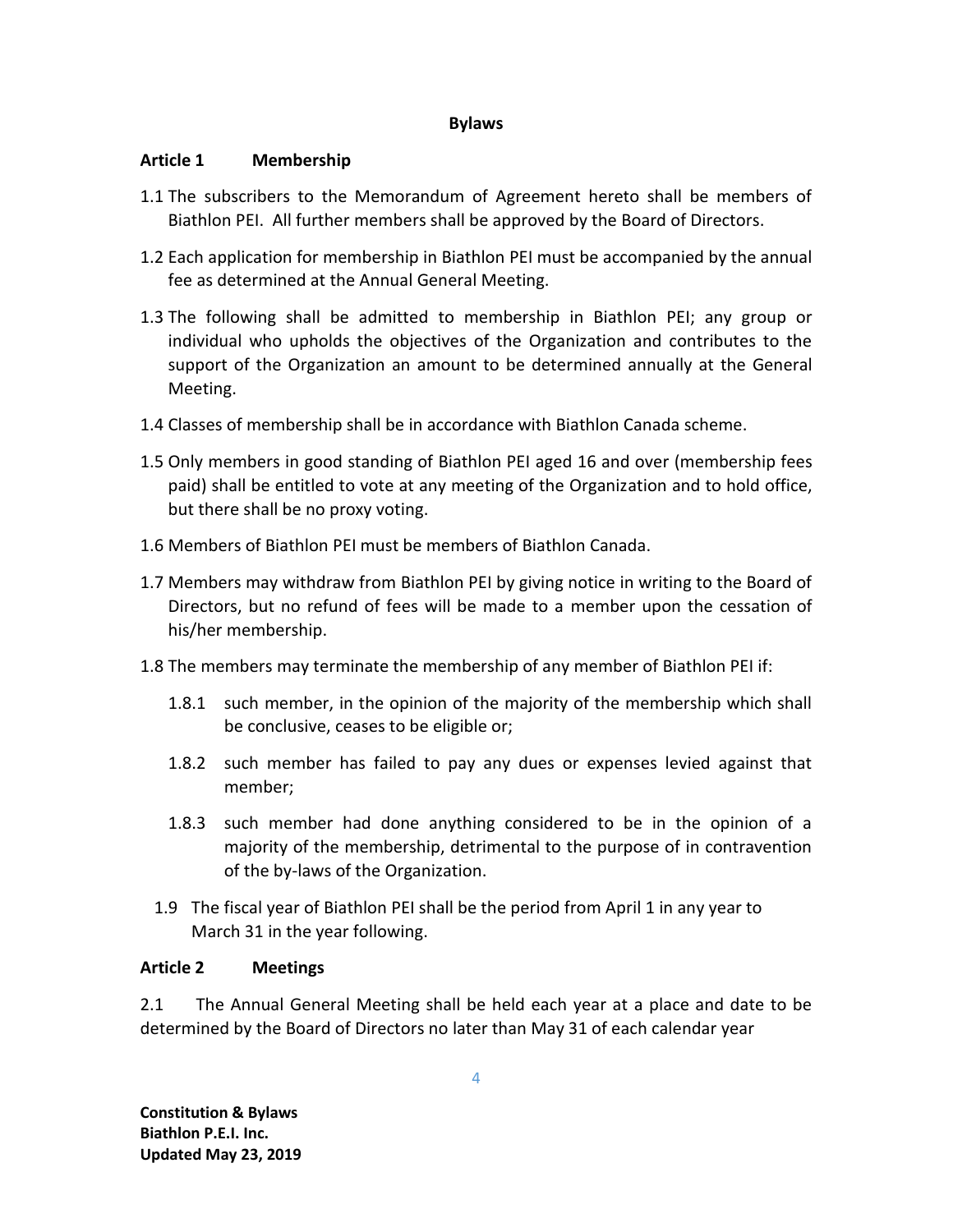2.2 At each ordinary or Annual General Meeting of Biathlon PEI the following items of business shall be dealt with and shall be deemed to be ordinary business:

- 2.2.1 Roll Call
- 2.2.2 Minutes of last Annual Meeting
- 2.2.3 Business Arising from the Minutes
- 2.2.4 President's Report

2.2.5 Treasurer's Report (year end financial, balance sheet & operating statement)

- 2.2.6 Other Reports
- 2.2.7 Correspondence
- 2.2.8 Business arising from correspondence
- 2.2.9 Consideration of any motions
- 2.2.10 Election of Officers and Directors
- 2.2.11 Appointment of Auditors
- 2.2.12 Introduction of new President
- 2.2.13 New Business
- 2.2.14 Adjournment

2.3 Notice of all general meetings shall be given in writing to all members of Biathlon PEI at least ten (10) working days in advance of the meeting, but non-receipt of such notice by any member shall not invalidate the proceedings at any general meeting.

2.4 Special meetings of Biathlon PEI may be called by the Chair or shall be called at the written request on one-half or more members in good standing. Notice of the time and place the special meetings, together with a notice of the business to be transacted shall be given at least ten (10) working days in advance.

2.5 The presence of at least ten percent (10%) of the duly authorized representatives of Biathlon PEI members shall be necessary to constitute a quorum at all meetings of the membership of the Organization and any member in good standing aged 16 and over shall be entitled to one vote.

2.6 The first meeting of the Board of Directors will take place on the day of its election and subsequent meeting shall take place on a date and a place to designate by the Board.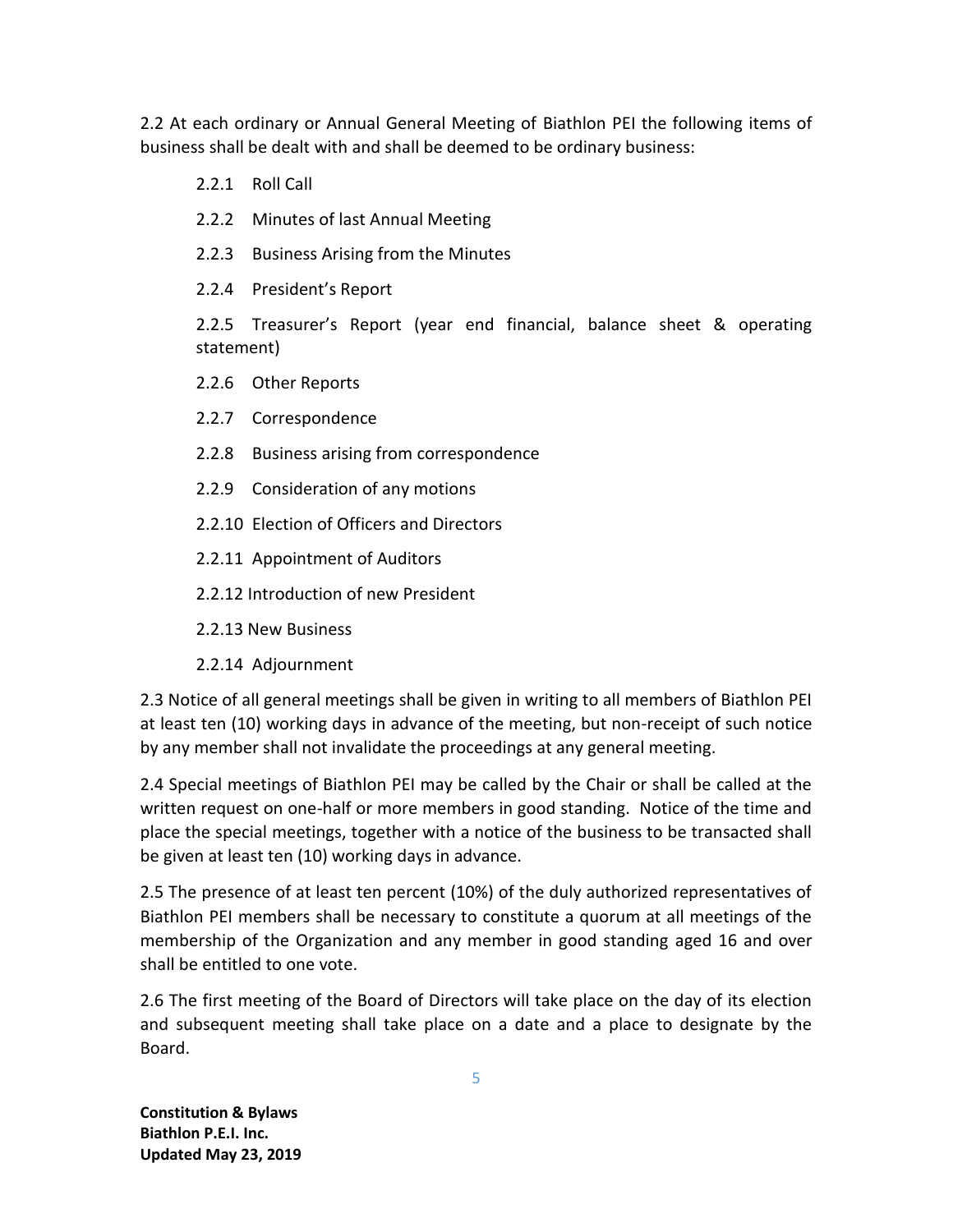2.7 Notice of any meeting of the Board of Directors specifying the time and place thereof, shall be given orally or in writing, at least one (1) week before the meeting is to take place, to each Director, but non-receipt of such notice by any Director shall not invalidate the proceeding of any meeting of the Board.

2.8 All questions arising at any meeting of Biathlon PEI or of the Board shall be decided by a majority of votes or in the case of any tie, the Chair shall have the deciding vote.

2.9 The annual meeting of Biathlon PEI shall be open to the public and public notice shall be advertised at least fourteen (14) days prior to each annual meeting.

2.10 No business shall be transacted at any meeting of Biathlon PEI unless a quorum of members is present at the commencement of such business.

2.11 If within one-half hour from the time appointed for the meeting, a quorum of members is not present, the meeting if convened upon the requisition of the members shall be dissolved. In any case, it shall stand adjourned to such time and place as a majority of the members then present shall direct and if at such adjourned meeting a quorum of members is not present, it shall be adjourned with no fixed date assigned.

2.12 The President of Biathlon PEI shall preside as Chairperson at every general meeting of the Organization

2.12.1 If there is no President or if at any meeting he/she is not present at the time of holding the same, the Vice-President shall preside as Chairperson.

2.12.2 If there is no President or Vice-President or if at any meeting neither the President nor the Vice-President is present at the holding of the same, the members present shall choose someone of their number to be Chairperson.

2.13 The Chairperson shall have the casting vote in the case of an equality of votes.

- 2.14 The Chairperson may, with the consent of the meeting, adjourn any meeting from time to time and from place to place, but no business shall be transacted at any adjourned meeting, other than the business left unfinished at the meeting from which the adjournment took place, unless notice of such new business is given to the members.
- 2.15 At any meeting, unless a poll is demanded by at least three members, a declaration by the Chairperson that a resolution has been carried and an entry to that effect in the book of proceedings of Biathlon P.E.I. shall be sufficient evidence of the fact, without proof of the number or proportion of the members recorded in favour of or against such resolution.
- 2.16 If a poll is deemed in manner aforesaid, the same shall be such manner as the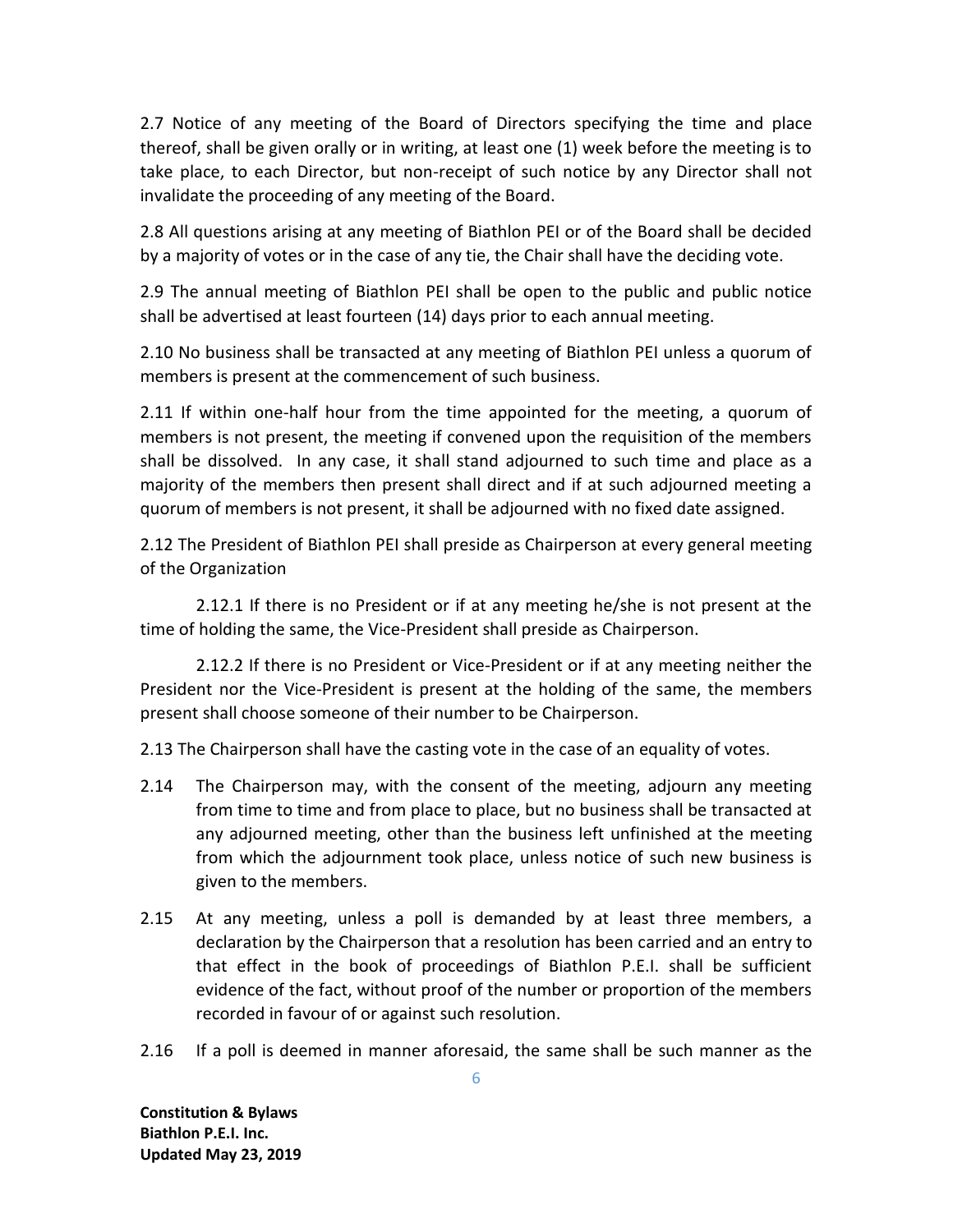Chairperson may prescribe and the result of such poll shall be deemed to be the resolution of the Organization in general meeting.

2.17 The authority for rules of order shall be parliamentary procedure.

## **Article 3 – Voting**

- 3.1 Every member aged 16 and over shall have one (1) vote and no more.
- 3.2 A member may cast a mail-in-vote to the Secretary postmarked five (5) days prior to the scheduled meeting. The mail-in-vote must indicate the membership number, the issue, which is being voted on, and the signature of the member. There is no proxy voting.
- 3.3 Any resolution or motion at any meeting shall be carried by a simple majority of the members present who are aged 16 and over voting in favour of the resolution or motion.

## **Article 4 – Governance**

- 4.1 The property and affairs of Biathlon P.E.I. shall be administered by a Board of Directors consisting of the following officers:
	- 4.1.1 President
	- 4.1.3 Vice-President
	- 4.1.4 Secretary
	- 4.1.5 Treasurer

The positions of secretary and treasurer may be held by the same person.

- 4.1.6 Director (s) a minimum of 1 and a maximum of 4
- 4.1.7 Athlete Rep
- 4.2 Any member of Biathlon P.E.I, eighteen (18) years of age or older, shall be eligible to be elected a director of Biathlon P.E.I.

4.2.1 Any athlete of Biathlon PEI, sixteen (16) years of age or older, shall be eligible to be elected as the Athlete Rep of Biathlon PEI

- 4.3 Directors shall be elected by members at each ordinary or annual general meeting of the Organization.
- 4.4 The President, Secretary, and two directors shall be elected at the Annual Meeting during even years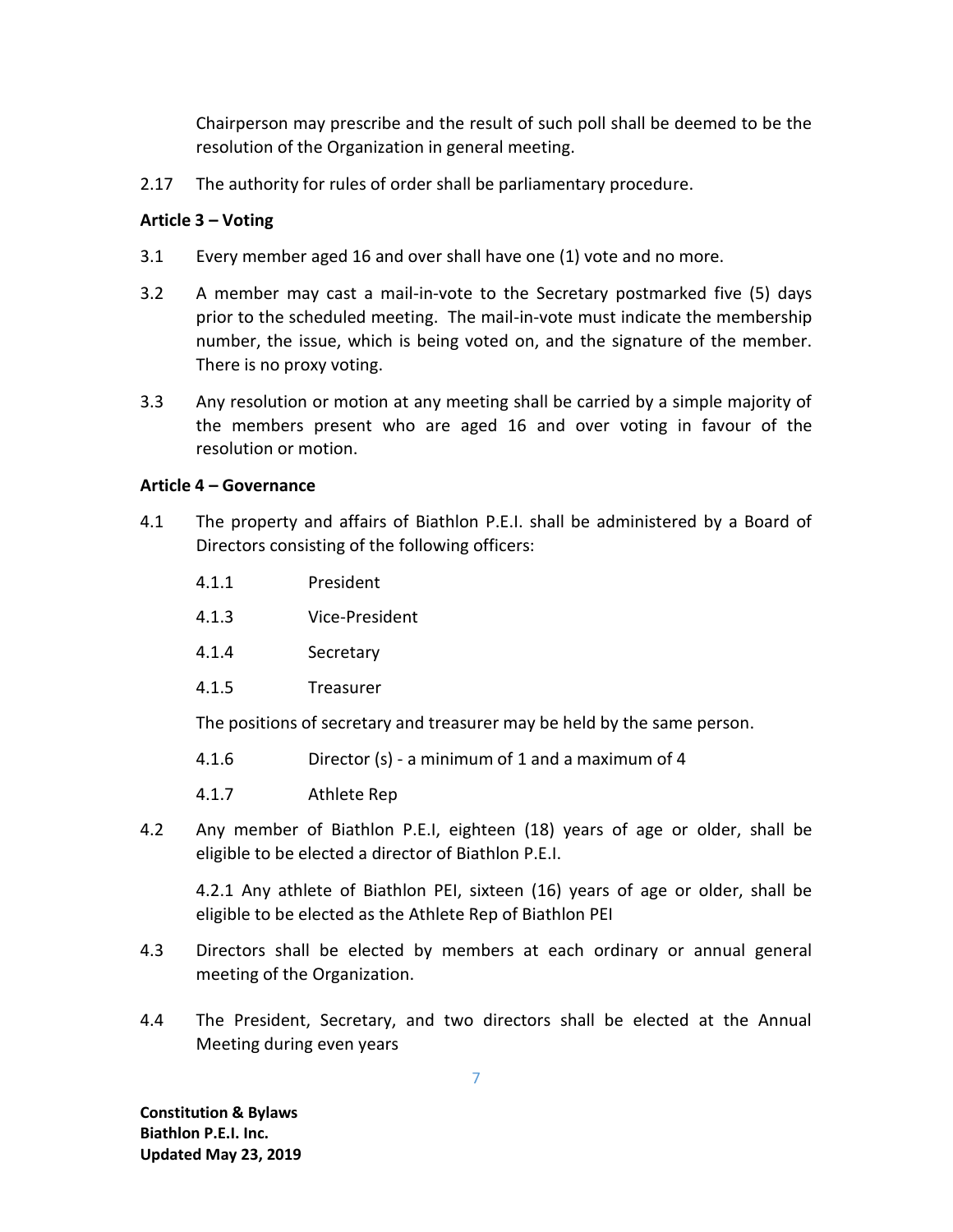The Vice President, Treasurer, and two directors shall be elected at the Annual Meeting during odd years.

The Athlete rep shall be elected at the Annual Meeting each year.

Any person who cannot attend the Annual Meeting and wished to be nominated or selected for an Executive position must signify this willingness in writing.

- 4.5 At the first ordinary or annual general meeting of Biathlon P.E.I. and at every succeeding ordinary or annual general meeting, all the directors shall retire from office but shall hold office until the dissolution of the meeting at which their successors are elected and retiring directors shall be eligible for re-election.
- 4.6 In the event that a director resigns his office or ceases to be a member in Biathlon P.E.I., the Board of Directors shall have discretionary power in the filling of any vacancy in all elective offices for the unexposed portion of the term.
- 4.7 The Board of Directors may, by special resolution, remove any director before the expiration of the period of office and appoint another person in his stead. The person so appointed shall hold office during such time only as the director in whose place he is appointed would have held office if he had not been removed.
- 4.8 Meetings of the Board. Board meetings may be convened at any time and place in Canada provided that written notice and the agenda for the meeting be sent thirty (30) days in advance to each Director. Thirty days' notice shall not be necessary if all Directors waive the requirement therefor in writing. Meetings by conference call may be held where all Directors consent and the communication facilities permit all persons participating in the meeting to hear each other. Seven (7) days notice of such meeting is given, although this notice may be verbal. This notice requirement may be shortened in an emergency upon the verbal agreement of all the Directors. A quorum shall be a simple majority of Board members. The President may invite such Registered Participants of Biathlon Canada, or other persons, to any meeting of the Board.
- 4.9 No business shall be transacted at any meeting of the Board of Directors unless at least one-third in number of the directors is present at the commencement of such business.

4.9.1 The Board of Directors may do business electronically as well but the onethird in number will still be required.

4.10 The Chairperson or, in his absence, the Vice-Chairperson or, in the absence of both of them, any director appointed from among those directors' present shall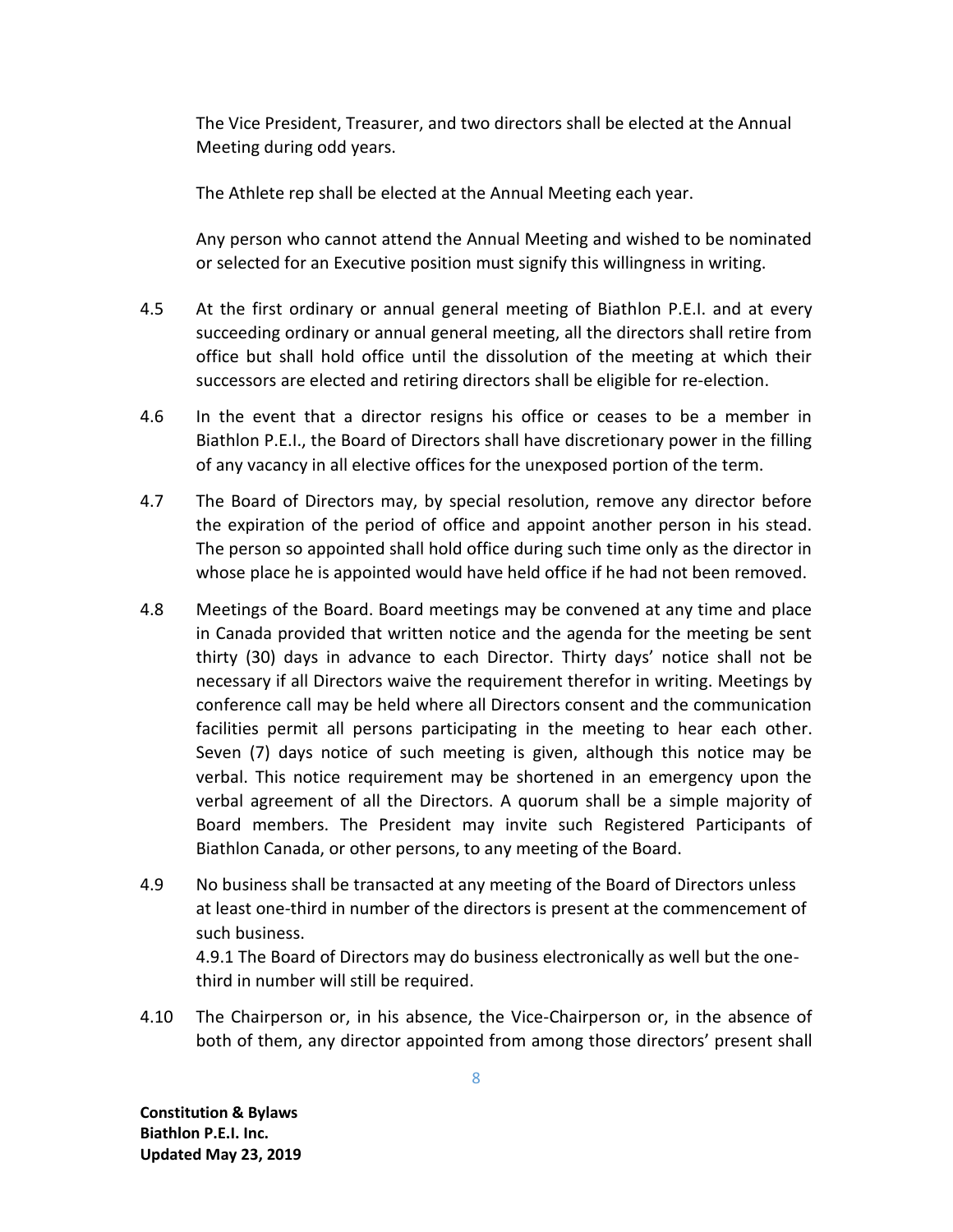preside as Chairperson at meetings of the Board.

- 4.11 The Chairperson shall be entitled to a vote as a director. In the case of the equality of votes, his vote shall be the casting vote.
- 4.12 Directors shall not receive any remuneration for their services.
- 4.13 The officers of Biathlon P.E.I. shall be a President, a Vice-President, a Treasurer and a Secretary. The officers of treasurer and secretary may be combined.

### 4.13.1 President

The President shall preside at all meetings of Biathlon PEI. He/she is an ex-officio member of all other committees. He/she shall decide upon all voting procedures and shall have a casting vote when necessary. He/she must call a meeting at the request of 10% of the membership of Biathlon PEI.

### 4.13.2 Vice-President

The Vice-President shall attend all general, special and meetings of the Board of Directors and in the absence of the President shall act as chairperson and assume the duties and powers of the President.

### 4.13.3 Secretary

The Secretary shall attend all general, special and meetings of the Board of Directors and keep an accurate record of all business at such meetings, shall handle all correspondence and give notice of meetings as requested and shall maintain members' registration.

### 4.13.4 Treasurer

The Treasurer shall attend all general, special and meetings of the Board of Directors, shall be responsible for all Biathlon PEI funds, shall see that such funds are deposited in an approved financial institution in the name of Biathlon PEI, shall keep a true and accurate account of receipts and disbursements, make all payments after receiving proper authority from Biathlon PEI and present properly prepared financial statements at the Annual Meeting. He/she shall present financial statements at all meetings of the Board of Directors.

- 4.13.5 All cheques must be signed by any two of the following officers: President, Vice-President, Secretary and or Treasurer
- 4.14 Meetings of the Board of Directors may be called by the President or at the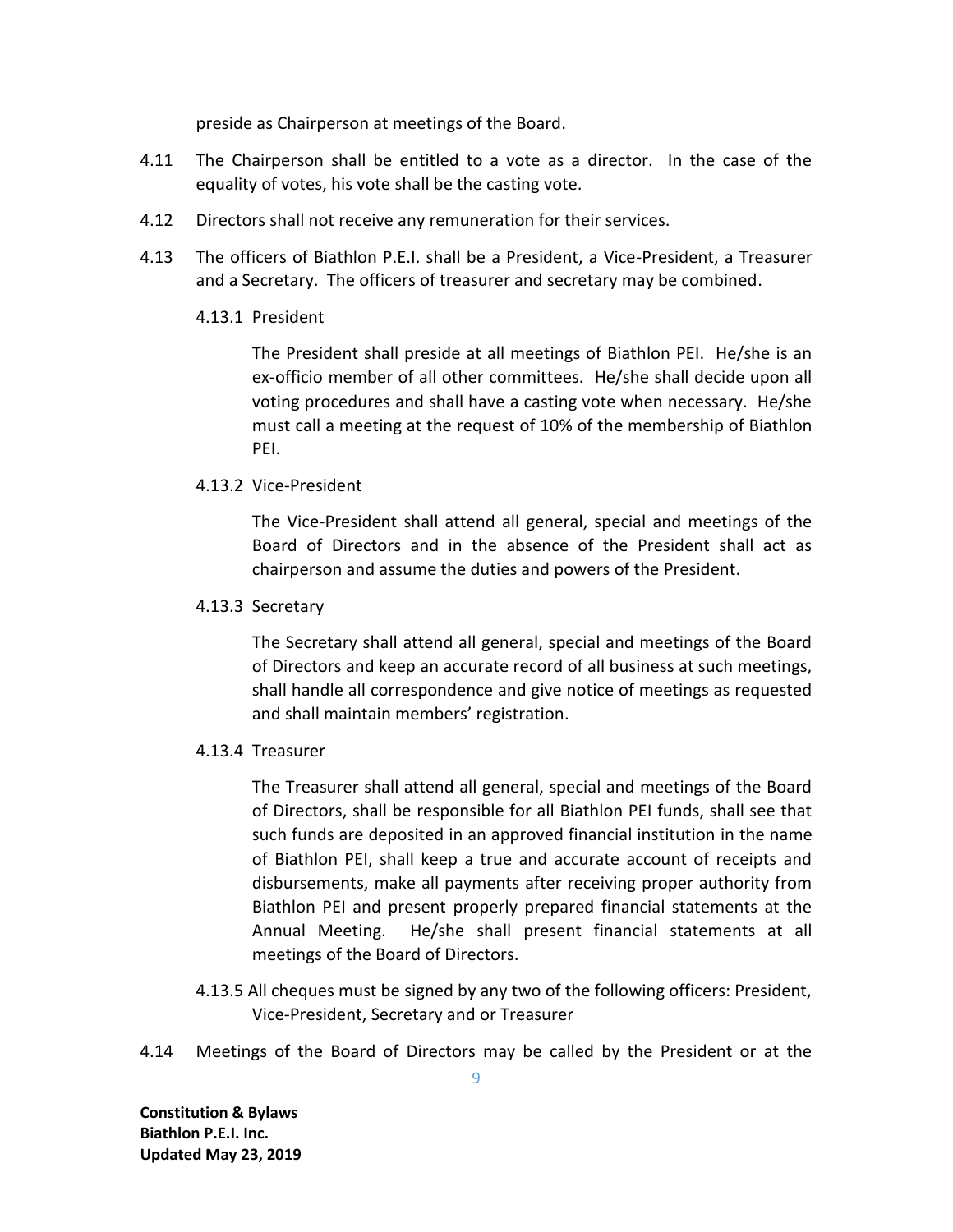request of two (2) or more Board members. The Board shall meet at least two (2) times a year.

- 4.15 A quorum of the Board of Directors shall consist of a majority of members present.
- 4.16 The Board of Directors shall appoint such committees, as they deem desirable in the interests of Biathlon P.E.I.
- 4.17 The Board of Directors shall determine the duties of each committee and shall decide questions of jurisdiction, and shall, if it so desired, direct the action of any committee on any matter.

## **Article 5 – Finance and Management**

5.1 The Board shall make an annual report and present properly prepared financial statements of Biathlon P.E.I. to the members at the Annual General Meeting. The Board may appoint an auditor.

- 5.2 The seal of Biathlon P.E.I. shall be in the custody of the Secretary and may be affixed to any document upon resolution of the Board of Directors.
- 5.3 Biathlon P.E.I. shall have established an appeal process. This process shall be available to any member who considers that a decision of the Organization directly affecting him or her was made using unfair procedures, or was influenced by bias. The appeal process shall be set down in Biathlon P.E.I.'s policy manual.
- 5.4 The Board may make policies regarding such issues as gender equity, conflict of interest, harassment, etc. These policies would be found in the Organization's policy manual.
- 5.5 The Secretary shall file its annual return with the Director of the Corporations Section, through Sport PEI, indicating the names of its directors and officers with their addresses, and dates of appointment or election, within fourteen (14) days of a change of directors.
- 5.6 The Secretary shall file with Sport PEI a copy in duplicate of every special resolution within fourteen days after the resolution is passed.
- 5.7 Preparation of minutes, custody of the books and records, and custody of the minutes of all the meetings of Biathlon P.E.I. and of the Board of Directors shall be the responsibility of the Secretary.
- 5.8 Contracts, deeds, bills of exchange and other instruments and documents may